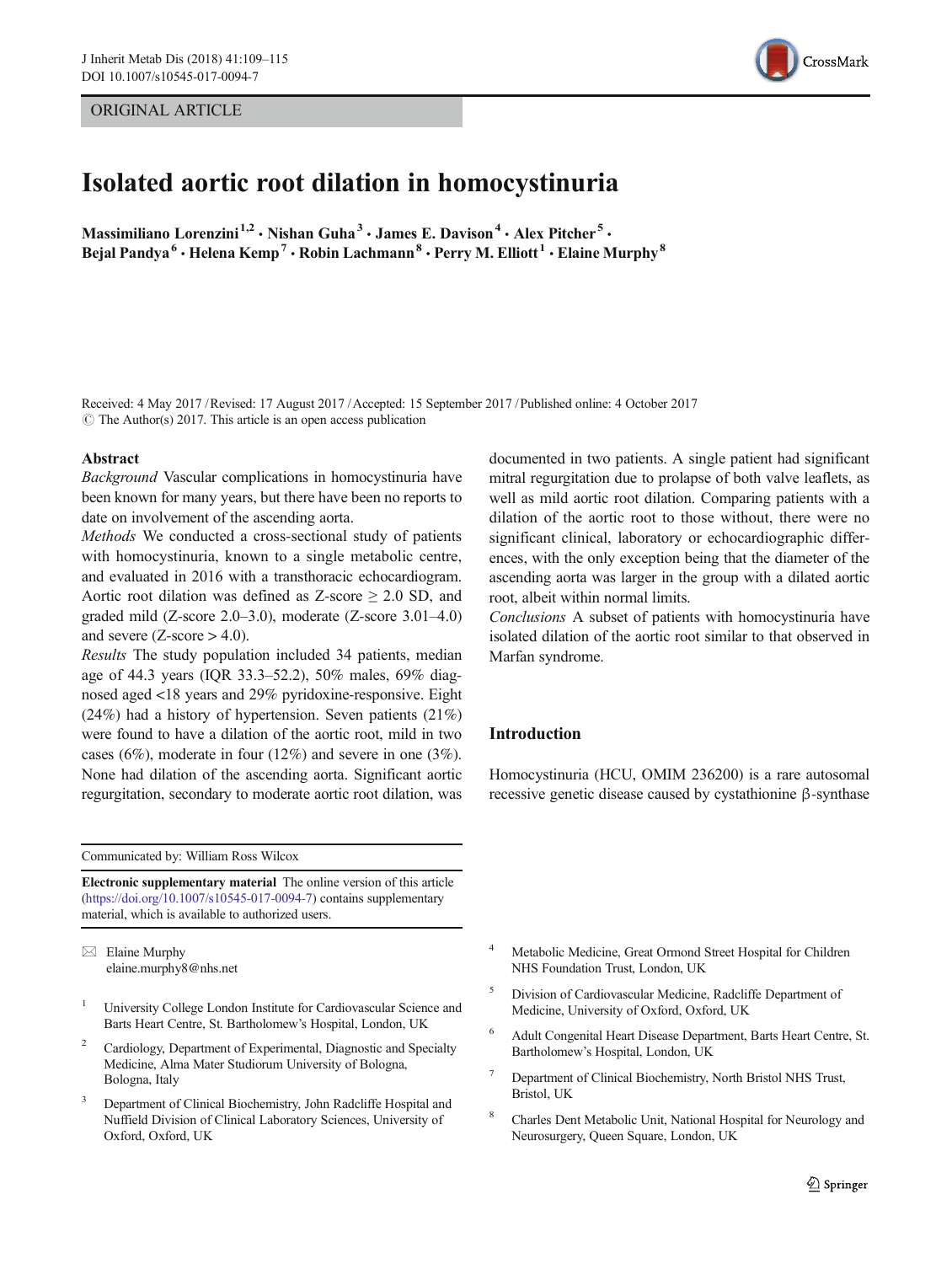(CBS, EC 4.2.1.22) deficiency (Mudd [2011](#page-5-0)). The phenotype is variable and can include: Marfanoid appearance, mental retardation, epilepsy, vascular complications, ectopia lentis and osteoporosis (Mudd et al. [2001\)](#page-5-0). Based mainly on genotype (Mudd et al. [2001\)](#page-5-0), a subset of patients respond to pyridoxine (vitamin B6), these patients tend to present later, and with a milder phenotype (Mudd et al. [1985\)](#page-5-0). Treatment for non-pyridoxine responsive patients includes a combination of a restricted protein diet, methionine-free amino acid supplementation, vitamin B12, folate and betaine.

Thromboembolic disease is a major cause of morbidity and mortality in HCU. In an untreated cohort of HCU patients, 50% experienced a thromboembolic event by the age of 30 and thromboembolism was reported as a significant factor in 80% of deaths (Mudd et al. [1985](#page-5-0)). Accelerated atherosclerosis is also known to be associated with HCU (Mudd et al. [1985](#page-5-0); Yap et al. [2001](#page-6-0); McCully [2015\)](#page-5-0). No clinical trials have investigated the issue, but observational studies (Wilcken and Wilcken [1997;](#page-6-0) Yap et al. [2000,](#page-6-0) [2001](#page-6-0)) have described a lower incidence of vascular complications in treated patients compared to the expected rates derived from a historical untreated cohort (Mudd et al. [1985\)](#page-5-0).

Following the incidental documentation of aortic root dilation in a patient with HCU, patients at our centre were systematically screened with an echocardiogram in order to investigate the prevalence of dilation of the ascending aorta in this population.

#### Methods

We conducted a cross-sectional study of patients with HCU known to the Charles Dent Metabolic Unit of the National Hospital for Neurology and Neurosurgery, London ( $N = 32$ ), the John Radcliffe Hospital, Oxford  $(N = 1)$  and Southmead Hospital, Bristol  $(N = 1)$  who underwent a transthoracic echocardiogram in 2016. The biochemical diagnosis of HCU was based on plasma total homocysteine (Hcy) levels, according to the current recommendations (Morris et al. [2016](#page-5-0)) and patients were not routinely genotyped. Plasma hypermethioninemia (>45 μmol/L) was documented in 30 of the 34 patients. Cystathionine was not routinely measured. Of the remaining four patients, methionine levels were either  $\leq 45 \mu$ mol/L or could not be traced. All four of these patients were clearly documented to be responsive to pyridoxine. As universal newborn screening for HCU only commenced in the UK in 2015, all of these adult patients were either diagnosed following clinical presentation or as part of a family screen following diagnosis in an index sibling. Clinical details were obtained from electronic records. Pyridoxine-responsiveness was determined at diagnosis and was defined as a sustained reduction of plasma total Hcy to  $\langle 75 \mu m o l / L$  following treatment with pyridoxine, with normal folate and B12 levels, and without

the need for betaine or dietary modification. As part of routine clinical follow up patients also underwent bone mineral densitometry. Reduced bone mineral density was defined as Zscore  $<-2.0$  or T-score  $<-1.0$ .

Aortic root dimension was obtained in the parasternal long axis view, measuring the maximal diameter at the sinuses of Valsalva, according to the current recommendations (Lang et al. [2015](#page-5-0)). The predicted aortic root diameter was calculated considering age, gender and body surface area (BSA, calculated using the Dubois formula), according to Devereux et al. [\(2012](#page-5-0)) by using the following formula:  $2.423 + (age [years] * 0.009) +$  $(BSA [square meters] * 0.461) + (gender [1 = man, 2 = woman]$ \* 0.267). Z-score was calculated using SD 0.261 cm. Aortic dilation was defined as Z-score  $\geq$  2.0 SD, and graded mild (Zscore 2.0–3.0), moderate (Z-score 3.01–4.0) and severe (Zscore > 4.0). The ascending aorta, valvular disease and left ventricular ejection fraction were evaluated according to current guidelines (Lancellotti et al. [2013;](#page-5-0) Lang et al. [2015\)](#page-5-0).

Cumulative Hcy exposure was calculated as follows: (age at diagnosis  $*$  Hcy at diagnosis) +  $\lceil$  (age at last follow up – age at diagnosis) \* mean Hcy during follow up].

## Statistical analysis

Continuous variables are reported as median (interquartile range), categorical values as number (percentage). Continuous variables were compared using Mann-Whitney test and categorical variables compared using Fisher's exact test. The relationship between cumulative Hcy exposure and Z-score was assessed using Spearman's rank-order correlation. A *p*-value <0.05 was considered significant. Statistical analyses were carried out using IBM SPSS Statistics for Windows, version 24.0 (IBM Corp., Armonk, N.Y., USA).

### **Results**

The study population consisted of 34 patients, with a median age of 44.3 years (IQR 33.3–52.2), 50% of them males. Seventy percent of patients had been diagnosed before the age of 18, and 29% were pyridoxine-responsive. Patients who were not pyridoxine-responsive were advised not to consume excessive protein, but as a restricted protein diet is difficult to initiate and sustain in older patients, only four patients followed a formal prescribed low protein diet with specific HCU-appropriate amino acid supplementation. Twentyseven (79%) had at least one of the known complications of HCU, the most frequent being lens dislocation (present in 62%). Vascular complications were venous in all cases, no patient had a history of arterial thrombosis. Eight patients (24%) had a history of hypertension. Clinical, laboratory and echocardiogram findings of the overall population are reported in Table [1.](#page-2-0) Seven patients (21%) were found to have a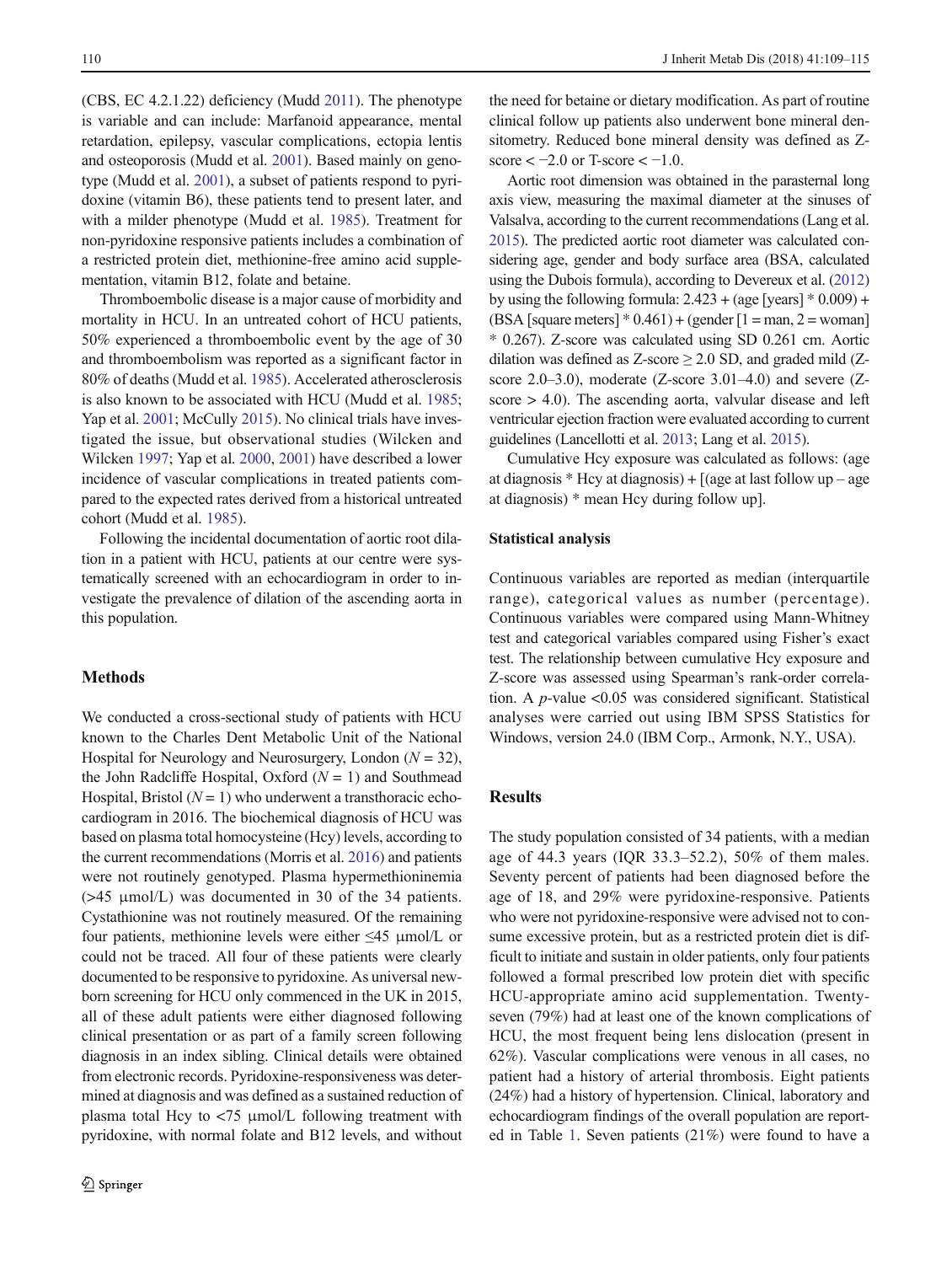<span id="page-2-0"></span>dilation of the aortic root, this was mild in two cases (6%), moderate in four (12%) and severe in one (3%) (Table [2](#page-3-0)). The ascending aorta was within normal limits in all cases. Significant  $(\geq)$  moderate) aortic regurgitation, secondary to moderate aortic root dilation, was documented in two patients. Significant mitral regurgitation due to prolapse of both valve leaflets was found in a single patient who also had mild aortic root dilation. All patients were found to have a non-dilated left ventricle with a normal ejection fraction. Against medical advice, the patient with severe aortic root dilation exercised regularly in the gym, focusing mainly on weight lifting and took protein powder supplements with the aim of increasing muscle mass. The concern in this case was that he might also have a second underlying contributing genetic condition. Sequencing of his genomic DNA against a panel of 20 genes associated with familial thoracic aortic aneurysms identified only heterozygous previously described known pathogenic CBS mutations (c. $[667-14\,667-7\text{del}$ ) (;)1566del]). This gene panel included the ACTA2, COL3A1, FBN1, FBN2, FLNA, GATA5, MFAP5, MYH11, MYLK, NOTCH1, PRKG1, SKI, SLC2A10, SMAD3, SMAD4, TGFB2, TGFB3, TGFBR1 and TGFBR2 genes. Of the four patients with moderate aortic root dilation, two lifted weights regularly in the gym and one of the two also took protein powder supplements.

|                                        |                  | Overall population<br>$N = 34$ | Non-dilated<br>aortic root<br>$N = 27$ | Dilated aortic root<br>$N = 7$ | $p$ -value |
|----------------------------------------|------------------|--------------------------------|----------------------------------------|--------------------------------|------------|
| Age, years (IQR)                       |                  | $44.3(33.3 - 52.2)$            | 44.4 (33.0–50.6)                       | $40.9(33.5 - 57.5)$            | 0.739      |
| Male, $n$ (%)                          |                  | 17 (50%)                       | 12 (44%)                               | 5(71%)                         | 0.398      |
| Caucasian, n (%)                       |                  | 24 (71%)                       | 19 (70%)                               | 5(71%)                         | 1.000      |
| Age < 18 years at diagnosis, $n$ (%)   |                  | 20/29 (69%)                    | 16/22(73%)                             | 4/7(57%)                       | 0.642      |
| Pyridoxine-responsive, n (%)           |                  | 10 (29%)                       | 8 (30%)                                | 2(29%)                         | 1.000      |
| Total Hcy, µmol/L (IQR)                |                  | 96.5 (66.4-117.4)              | $95.7(60.7-116.7)$                     | 98.7 (72.0-119.7)              | 0.934      |
| Treatment:                             | Folate           | 34 (100%)                      | 27 (100%)                              | $7(100\%)$                     | 1.000      |
|                                        | <b>B12</b>       | 33 (97%)                       | 27 (100%)                              | 6(86%)                         | 0.206      |
|                                        | Pyridoxine       | 32 (94%)                       | 26 (96%)                               | 6(86%)                         | 0.374      |
|                                        | Betaine          | 22 (65%)                       | 18 (67%)                               | 4(57%)                         | 0.677      |
|                                        | Low protein diet | $4(12\%)$                      | 3(11%)                                 | 1(14%)                         | 1.000      |
| Number of complications:               | $\boldsymbol{0}$ | 7(21%)                         | 6(22%)                                 | 1(14%)                         |            |
|                                        | $\mathbf{1}$     | 9(27%)                         | 6(22%)                                 | 3(43%)                         |            |
|                                        | $\overline{c}$   | 14 $(41\%)$                    | 12(44%)                                | 2(29%)                         | 0.901      |
|                                        | 3                | 3(9%)                          | 2(7%)                                  | 1(14%)                         |            |
|                                        | 4                | 1(3%)                          | 1(4%)                                  | $\mathbf{0}$                   |            |
| Lens dislocation, $n$ (%)              |                  | 21 (62%)                       | 15 (56%)                               | 6(86%)                         | 0.210      |
| Venous thrombosis, n (%)               |                  | 5(15%)                         | 4(15%)                                 | 1(14%)                         | 1.000      |
| Intellectual impairment, n (%)         |                  | 5(15%)                         | 4(15%)                                 | 1(14%)                         | 1.000      |
| Epilepsy, $n$ $(\%)$                   |                  | 2(6%)                          | 2(7%)                                  | $\boldsymbol{0}$               | 1.000      |
| Reduced BMD, n (%)                     |                  | 16/28 (57%)                    | 14/24 (58%)                            | $2/4(50\%)$                    | 1.000      |
| Pancreatitis, n (%)                    |                  | 2(6%)                          | 1(4%)                                  | 1(14%)                         | 0.374      |
| History of hypertension, n (%)         |                  | 8(24%)                         | 6(22%)                                 | 2(29%)                         | 1.000      |
| Systolic BP, mmHg (IQR)                |                  | $124(115-135)$                 | $125(115-135)$                         | $122(116-145)$                 | 0.478      |
| Diastolic BP, mmHg (IQR)               |                  | $80(75 - 80)$                  | $80(75 - 80)$                          | $76(72 - 88)$                  | 0.452      |
| Aortic root, mm (IQR)                  |                  | $33.5(28.8-39)$                | $32(28 - 36)$                          | 43 (39-46)                     | < 0.001    |
| Indexed aortic root, $mm/m2$ (IQR)     |                  | $18.9(16.8-20.7)$              | $17.2(15.6-19.3)$                      | $21.6(20.2 - 23.9)$            | < 0.001    |
| Indexed ascending aorta, $mm/m2$ (IQR) |                  | $16.8(15.3 - 17.7)$            | $15.6(15.0 - 17.2)$                    | $18.1(17.2 - 20.8)$            | 0.007      |
| Aortic regurgitation $>2+$ , n (%)     |                  | 2(6%)                          | $\boldsymbol{0}$                       | 2(29%)                         | 0.370      |
| Mitral regurgitation $>2+$ , n (%)     |                  | 1(3%)                          | $\mathbf{0}$                           | $1(14.3\%)$                    | 0.206      |
| Left ventricular EF, % (IQR)           |                  | $60(60-64)$                    | $60(60-64)$                            | $60(59.3 - 67.3)$              | 0.869      |

Table 1 Clinical, laboratory and echocardiogram findings of the overall population

The complications considered were: lens dislocation, venous or arterial thrombosis, intellectual impairment, epilepsy, reduced BMD and pancreatitis Hcy homocysteine, BMD bone mineral density, BP blood pressure, EF ejection fraction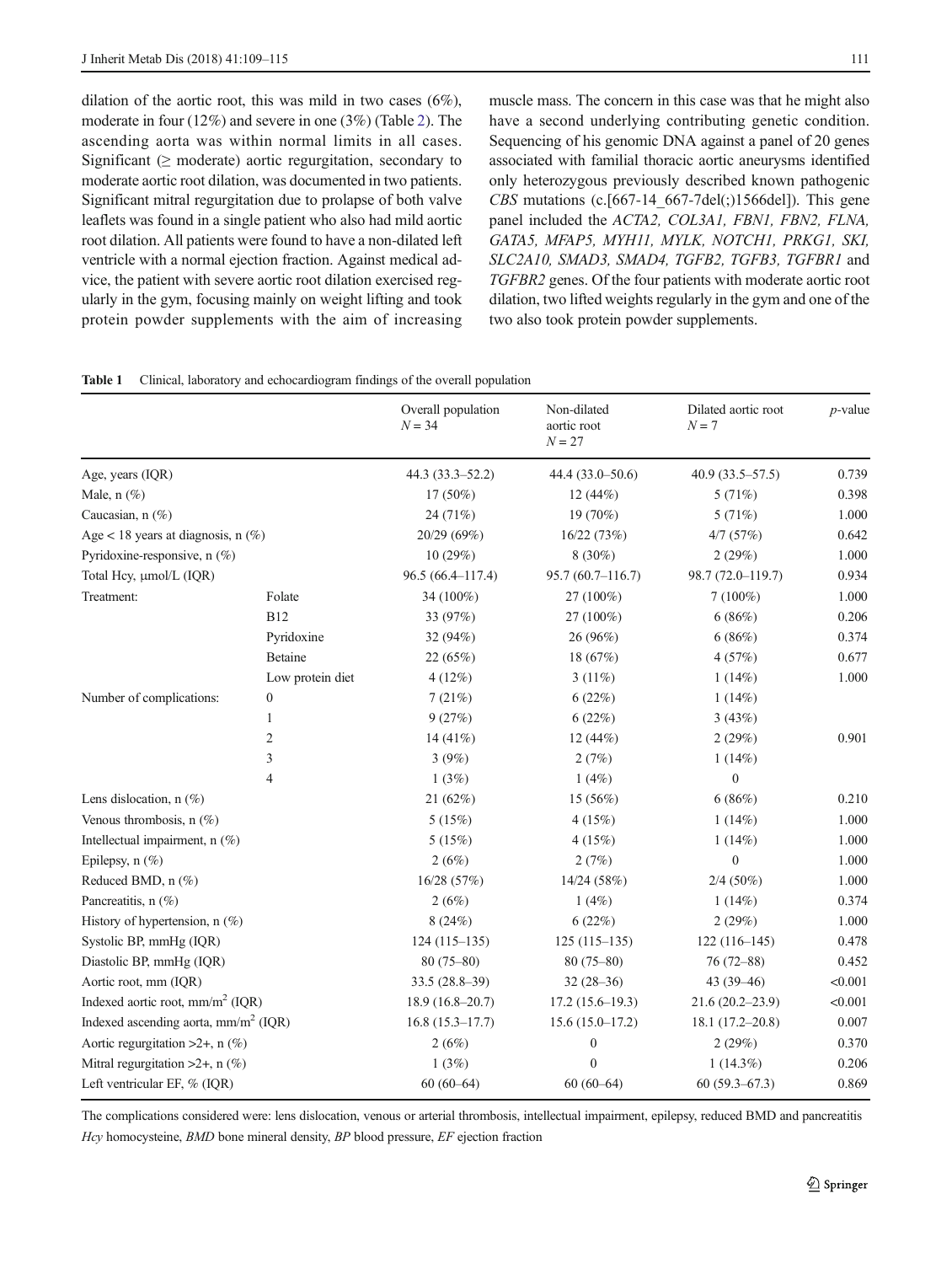| Patient        | Age | Pyridoxine<br>responsive | History of<br>hypertension | Blood pressure<br>(mmHg) | Treatment    | Aortic<br>root (mm) | Regular (> twice per week)<br>isometric exercise in the gym | Taking a non-prescribed<br>protein supplement |
|----------------|-----|--------------------------|----------------------------|--------------------------|--------------|---------------------|-------------------------------------------------------------|-----------------------------------------------|
| 1              | 38  | No                       | No                         | 120/70                   | F, B12, P, B | 39                  | No                                                          | No                                            |
| 2              | 51  | No                       | Yes                        | 135/85                   | F, B12, P, B | 39                  | No                                                          | No                                            |
| 3              | 33  | No                       | No                         | 122/72                   | F, B12, P    | 43                  | Yes                                                         | Yes                                           |
| $\overline{4}$ | 41  | No                       | No                         | 145/90                   | F, B12, P, B | 43                  | Yes                                                         | No                                            |
| 5              | 63  | Yes                      | Yes                        | 160/80                   | F, B12, P    | 46                  | N <sub>0</sub>                                              | N <sub>0</sub>                                |
| 6              | 57  | Yes                      | No                         | 116/76                   | F, B12, P    | 41                  | N <sub>0</sub>                                              | N <sub>o</sub>                                |
|                | 26  | No                       | No                         | 115/75                   | F, B, Diet   | 50                  | Yes                                                         | Yes                                           |

<span id="page-3-0"></span>Table 2 Characteristics of patients with a dilated aortic root

F folate, B12 vitamin B12, P pyridoxine, B betaine, Diet prescribed low protein diet

When comparing patients with dilation of the aortic root to those without, there were no significant clinical, laboratory or echocardiographic differences, with the only exception being that the diameter of the ascending aorta was larger in the group with a dilated aortic root, albeit still within normal limits (Table [1](#page-2-0)). In the subset of patients with complete available data ( $n = 12$ ), no correlation was found between cumulative Hcy exposure and aortic root Z-score ( $r_s$  – 0.007,  $p = 0.983$ ; Fig. 1).

## Discussion

This is the first study to describe the relatively high prevalence of isolated aortic root dilation in HCU, that affects one in five patients, and does not appear to be associated with any of the main demographic, clinical or laboratory findings.



Fig. 1 The relationship of aortic root dimensions to lifetime homocysteine exposure. In the subset of patients with available data, no correlation was found between cumulative Hcy exposure [age at diagnosis \* Hcy at diagnosis] + [(age at last follow up - age at diagnosis) mean Hcy during follow up] and aortic root Z-score ( $r_s$  – 0.007,  $p = 0.983$ ). A Z-score > 2 indicates aortic root dilation

The isolated aortic root dilation we observed in our cohort is similar to that seen in Marfan syndrome (MFS, OMIM 154700), a disease caused in most cases by mutations in the FBN1 gene, that encodes fibrillin-1, but to a lesser degree. By forming a lattice around elastic fibres, fibrillin-1 plays an important structural role in the extracellular matrix. However, haploinsufficiency leading to a weakening of connective tissue does not explain all components of the MFS phenotype, such as long bones (Cañadas et al. [2010](#page-5-0)). Fibrillin-1 also plays a complex and not completely understood role, interacting with vascular smooth muscle cells and regulating growth factor activity, particularly of TGF-β1. The increased availability of TGF-β1 caused by mutated fibrillin-1 protein leads to matrix metalloproteinase expression and thereby matrix degradation and inflammation (El-Hamamsy and Yacoub [2009](#page-5-0)). Experimental models have shown that elevated Hcy levels, compatible with those of patients with HCU, can lead to reduction of the disulfide bonds in fibrillin-1 leading to a loss of structure (Hutchinson et al. [2005](#page-5-0)), and hence to increased TGF-β1 activity (El-Hamamsy and Yacoub [2009](#page-5-0)). This suggests a pathophysiology partially shared by the two diseases, that would explain the common phenotypic traits, with the lower frequency of aortic disease observed in HCU being due to the different mechanism of fibrillin-1 degeneration, i.e. acquired from exposure to high levels of circulating Hcy rather than from congenital mutation of the protein. The characteristic isolated dilation of the aortic root in MFS is believed to be due to the higher elastic fibre content (containing fibrillin-1) in the aortic root, combined with the wall stress and cyclic torsion to which it is subjected (Cañadas et al. [2010\)](#page-5-0) and it can be speculated that the same principles apply in HCU.

However, while MFS is known to be an important cause of aortic dissection, particularly in young patients, with a prevalence reaching 5% in large dissection registries (Januzzi et al. [2004;](#page-5-0) Vagnarelli et al. [2015](#page-6-0)), to the best of our knowledge, to date there have been no reports of aortic dissection in HCU. There have been reports of carotid artery (Kelly et al. [2003;](#page-5-0) Weiss et al. [2006](#page-6-0)) or coronary dissection (Granel et al. [2009\)](#page-5-0),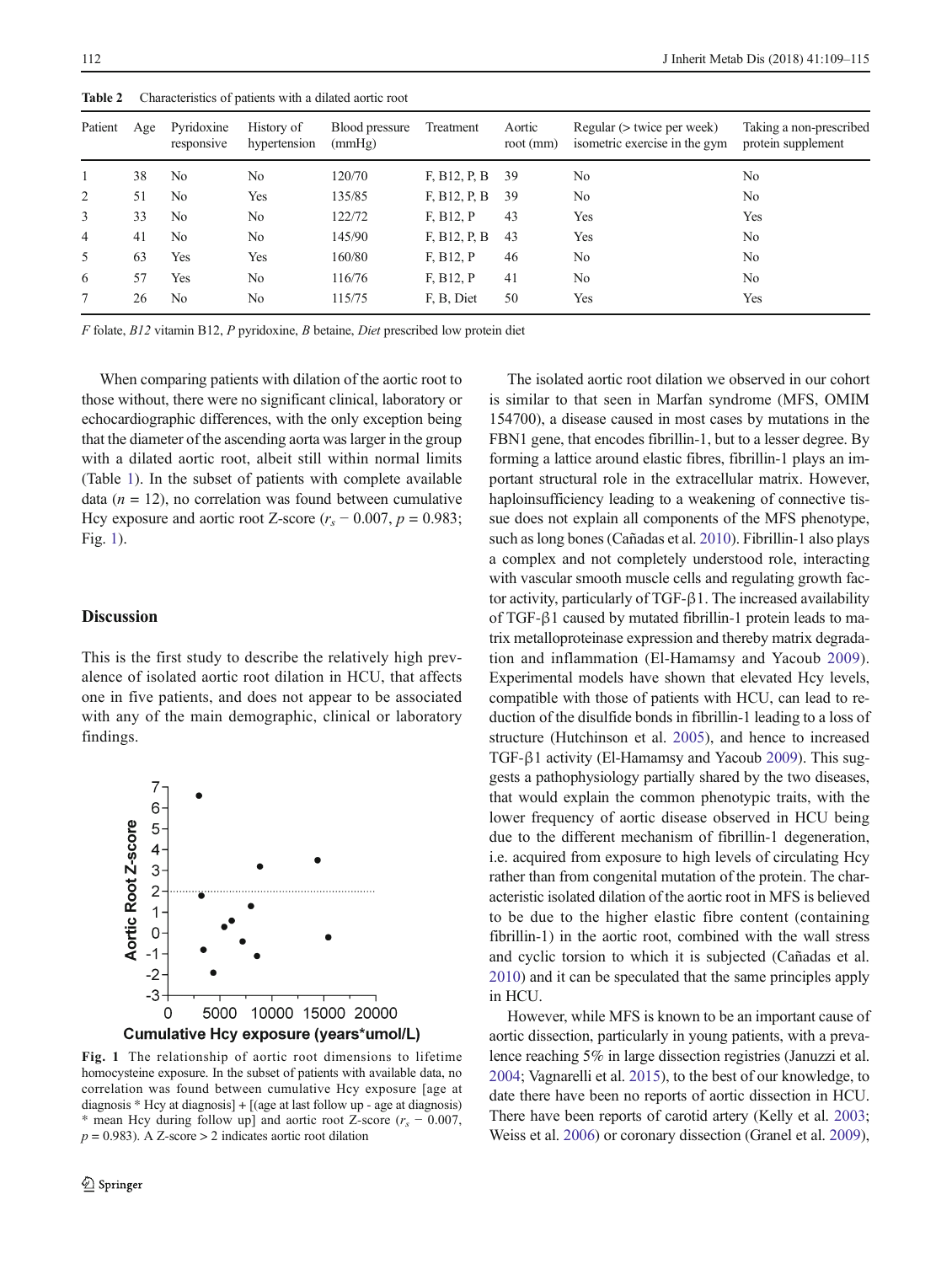as well as two cases of abdominal aortic aneurysm (Yap et al. [2001\)](#page-6-0), but considering the localization of these vascular complications, they possibly had a different, atherosclerotic pathogenesis. Whilst it is possible that the risk of dissection secondary to aortic root dilation is lower in patients with HCU than with MFS, it may be that the lack of reports to date simply reflects the fact that HCU is a rare disease, potentially underdiagnosed when it does not express the classic phenotype, particularly in adults presenting with isolated vascular complications and no other phenotypic features (Brenton [1977;](#page-5-0) Gaustadnes et al. [2000;](#page-5-0) Kelly et al. [2003](#page-5-0); Linnebank et al. [2003](#page-5-0)). As aortic root dilation affects only a subset of patients, the absolute number of HCU patients who experience an aortic dissection can be expected to be extremely low. Most patients with dissections secondary to MFS present in their 4th to 5th decade (Januzzi et al. [2004\)](#page-5-0) and so many surviving adult patients with HCU may still be too young to experience this complication. The introduction of newborn screening and earlier treatment aims to lower lifetime Hcy exposure, altering the natural history of the condition and ultimately potentially reducing the risk of aortic root dilation and dissection. To date no studies have reported systematic screening of patients with aortic dissection for HCU, although the CBS gene is currently included in various aortopathy gene panels.

The fact that amongst the five patients with moderate or severe aortic root dilation in our series, three regularly lifted weights and two also took protein powder supplements is in line with our pathophysiological hypothesis. Despite the fact that extreme blood pressure values (exceeding 480/ 350 mmHg) have been recorded by indwelling catheter during weight lifting (MacDougall et al. [1985\)](#page-5-0), the association between isometric exercise and aortic root dilation in athletes remains unclear (Pelliccia et al. [2012](#page-5-0)). Nevertheless, aortic rupture is a known, albeit rare, cause of sudden death in athletes and was found to be responsible for 2% of cardiovascular deaths in a large US registry (Maron et al. [2009\)](#page-5-0), although it is not known whether these athletes had an undiagnosed aortopathy. Despite the lack of specific outcome data, all current guidelines are extremely restrictive regarding sports participation in patients with MFS or other genetic aortopathies (Pelliccia et al. [2005;](#page-6-0) Braverman et al. [2015\)](#page-5-0), and based on our findings it is reasonable to advise patients with HCU against strenuous exercise, particularly if isometric.

The fact that no correlation was found between cumulative Hcy exposure and aortic root Z-score does not invalidate our pathophysiological hypothesis. The result can be explained by the small size of the subgroup analysis and possibly by the contribution of weight-lifting to the development of aortic root dilation in this population.

Two of the patients with aortic root dilation in this series had a history of hypertension and, despite the fact that ambulatory blood pressure values were satisfactory, this could be considered a confounder. The prevalence of a history of hypertension however, did not differ significantly between the two groups, and the relationship between hypertension and aortic root dilation, remains controversial despite the large number of studies that have investigated the issue (Mulè et al. [2016\)](#page-5-0). The main determinants of aortic root size are known to be age, gender and body size, all are considered in the Z-score formula proposed by Devereux et al. that was used in this study. Compared to the previous, longstanding nomograms, this formula has been found to perform better in patients with MFS (van Kimmenade et al. [2013\)](#page-6-0), as previous methods did not consider age and gender, as well as being derived from a much smaller cohort (Roman et al. [1989\)](#page-6-0).

Our observations require confirmation in larger, multicentre cohorts. However, considering the improved life expectancy of patients with HCU with contemporary management, that aortic dissection secondary to aortic root dilation is a potentially preventable life-threatening complication, and that dimensions of the proximal aorta can be cheaply and non-invasively assessed with a transthoracic echocardiogram, all patients should be offered screening for aortic root dilation. Losartan inhibits TGF-β mediated activation of extracellular metalloproteinase (Habashi et al. [2006\)](#page-5-0) and is widely used in MFS having been shown to slow aortic root dilation compared to beta-blockers or placebo, even though it does not seem to reduce adverse clinical events (Gao et al. [2016](#page-5-0)). Based on our pathophysiological hypothesis, Losartan should be strongly considered as treatment in patients with HCU and hypertension, but further evidence is required before it can be routinely recommended in patients with HCU, aortic root dilation and normal blood pressure. Currently, in our unit, those patients with a dilated aortic root at baseline are followed as deemed clinically appropriate by the cardiac team. Those patients with a normal aortic root at baseline are offered a repeat echocardiogram every 3 years.

#### Limitations

A limitation of the present study is the absence of a control group and our findings should be confirmed and the possible modifier role of isometric exercise investigated through larger, case-control studies. Our data on the prevalence of aortic root dilation cannot be compared directly with available literature due to the different definitions of 'aneurysm'. However, the few available studies suggest that it is a rare condition in the general population and the prevalence in our cohort was decidedly higher than could be expected. Amongst 6971 Japanese adults undergoing chest CT for lung cancer or tuberculosis screening the prevalence of dilation of the ascending aorta (defined as mean diameter for age + 3SD) was 0.04% (Itani et al. [2002\)](#page-5-0). In the Heinz Nixdorf Recall study, aortic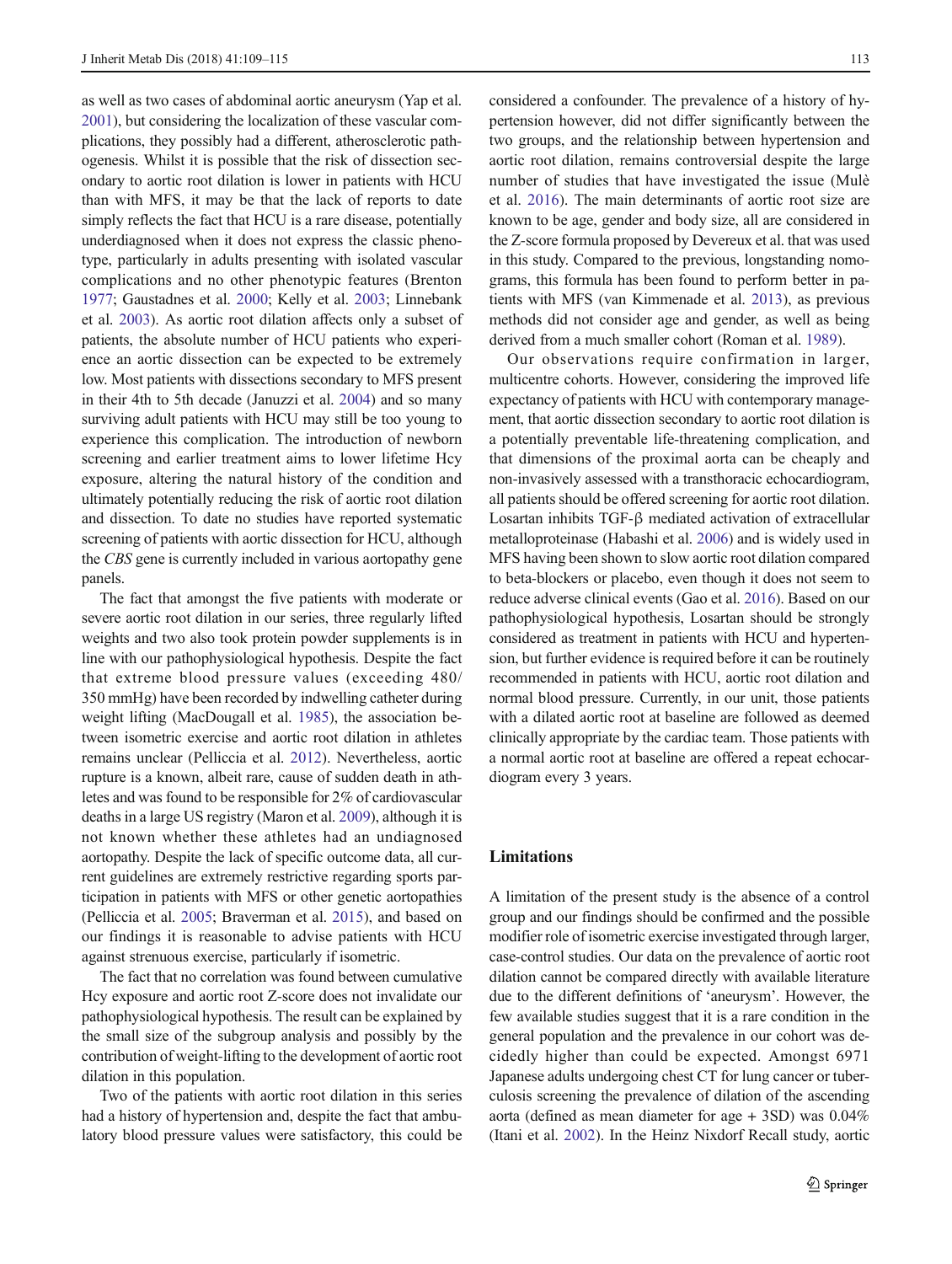<span id="page-5-0"></span>aneurysms ≥5 cm on chest CT were found in 0.34% of 4129 German subjects (Kälsch et al. 2013).

Despite the fact that 70% of our population was diagnosed in a pediatric context and have undergone medical follow-up ever since, and that there have been no documented cases of aortic dissection amongst the patients followed up at our centre, this cross-sectional study is not able to determine the risk of aortic dissection in HCU and larger prospective studies will be required.

Funding ML is supported by a European Society of Cardiology research grant. This work was undertaken at UCLH/UCL, which received a proportion of funding from the Department of Health's NIHR Biomedical Research Centers' funding scheme. AP is supported by the NIHR Oxford BRC Heart theme, the BHF Centre for research excellence, and the Academy of Medical Sciences Starter Grant Scheme for Clinical Lecturers.

#### Compliance with ethical standards

Conflict of interest Elaine Murphy and Robin Lachmann have received honoraria and project grant funding from Nutricia. Massimiliano Lorenzini, Nishan Guha, James Davidson, Alex Pitcher, Bejal Pandya, Helena Kemp and Perry Elliott declare that they have no conflict of interest.

Informed consent All procedures followed were in accordance with the ethical standards of the responsible committee on human experimentation (institutional and national) and with the Helsinki Declaration of 1975, as revised in 2000. The study included only tests derived from routine clinical practice and therefore did not require ethics committee approval at our institution. Individual written consent was obtained from those patients for whom identifying information is included in this article.

Open Access This article is distributed under the terms of the Creative Commons Attribution 4.0 International License (http:// creativecommons.org/licenses/by/4.0/), which permits unrestricted use, distribution, and reproduction in any medium, provided you give appropriate credit to the original author(s) and the source, provide a link to the Creative Commons license, and indicate if changes were made.

#### **References**

- Braverman AC, Harris KM, Kovacs RJ, Maron BJ (2015) Eligibility and disqualification recommendations for competitive athletes with cardiovascular abnormalities: task force 7: aortic diseases, including Marfan syndrome. Circulation 132:e303–e309
- Brenton DP (1977) Skeletal abnormalities in homocystinuria. Postgrad Med J 53:488–496
- Cañadas V, Vilacosta I, Bruna I, Fuster V (2010) Marfan syndrome. Part 1: pathophysiology and diagnosis. Nat Rev Cardiol 7:256
- Devereux RB, De Simone G, Arnett DK et al (2012) Normal limits in relation to age, body size and gender of two-dimensional echocardiographic aortic root dimensions in persons >15 years of age. Am J Cardiol 110:1189–1194
- El-Hamamsy I, Yacoub MH (2009) Cellular and molecular mechanisms of thoracic aortic aneurysms. Nat Rev Cardiol 6:771–786
- Gao L, Chen L, Fan L et al (2016) The effect of losartan on progressive aortic dilatation in patients with Marfan's syndrome: a meta-analysis of prospective randomized clinical trials. Int J Cardiol 217:190–194
- Gaustadnes M, Rudiger N, Rasmussen K, Ingerslev J (2000) Familial thrombophilia associated with homozygosity for the cystathionine beta-synthase 833T–>C mutation. Arterioscler Thromb Vasc Biol 20:1392–1395
- Granel B, Rossi P, Bonello L, et al (2009) Coronary artery dissection in adult-onset homocystinuria. BMJ Case Rep. [https://doi.org/10.1136/](http://doi.org/10.1136/bcr.06.2009.1990) [bcr.06.2009.1990](http://doi.org/10.1136/bcr.06.2009.1990)
- Habashi JP, Judge DP, Holm TM et al (2006) Losartan, an AT1 antagonist, prevents aortic aneurysm in a mouse model of Marfan syndrome. Science 312:117–121
- Hutchinson S, Aplin RT, Webb H et al (2005) Molecular effects of homocysteine on cbEGF domain structure: insights into the pathogenesis of homocystinuria. J Mol Biol 346:833–844
- Itani Y, Watanabe S, Masuda Y et al (2002) Measurement of aortic diameters and detection of asymptomatic aortic aneurysms in a mass screening program using a mobile helical computed tomography unit. Heart Vessel 16:42–45
- Januzzi JL, Isselbacher EM, Fattori R et al (2004) Characterizing the young patient with aortic dissection: results from the international registry of aortic dissection (IRAD). J Am Coll Cardiol 43:665–669
- Kälsch H, Lehmann N, Möhlenkamp S et al (2013) Body-surface adjusted aortic reference diameters for improved identification of patients with thoracic aortic aneurysms: results from the population-based Heinz Nixdorf recall study. Int J Cardiol 163:72–78
- Kelly PJ, Furie KL, Kistler JP et al (2003) Stroke in young patients with hyperhomocysteinemia due to cystathionine beta-synthase deficiency. Neurology 60:275–279
- Lancellotti P, Tribouilloy C, Hagendorff A et al (2013) Recommendations for the echocardiographic assessment of native valvular regurgitation: an executive summary from the European Association of Cardiovascular Imaging. Eur Heart J Cardiovasc Imaging 14:611– 644
- Lang RM, Badano LP, Mor-Avi V et al (2015) Recommendations for cardiac chamber quantification by echocardiography in adults: an update from the American Society of Echocardiography and the European Association of Cardiovascular Imaging. J Am Soc Echocardiogr 28:1–39.e14
- Linnebank M, Junker R, Nabavi D et al (2003) Isolated thrombosis due to the cystathionine beta-synthase mutation c.833T>C (1278T). J Inherit Metab Dis 26:509–511
- MacDougall JD, Tuxen D, Sale DG et al (1985) Arterial blood pressure response to heavy resistance exercise. J Appl Physiol 58:785–790
- Maron BJ, Doerer JJ, Haas TS et al (2009) Sudden deaths in young competitive athletes analysis of 1866 deaths in the united states, 1980-2006. Circulation 119:1085–1092
- McCully KS (2015) Homocysteine and the pathogenesis of atherosclerosis. Expert Rev Clin Pharmacol 8:1–9
- Morris AAM, Kožich V, Santra S, et al (2016) Guidelines for the diagnosis and management of cystathionine beta-synthase deficiency. J Inherit Metab Dis 40(1):49-74. [https://doi.org/10.1007/s10545-016-](http://doi.org/10.1007/s10545-016-9979-0) [9979-0](http://doi.org/10.1007/s10545-016-9979-0).
- Mudd S, Levy H, Kraus J (2001) Disorders of transsulfuration. In: Scriver C, Beaudet A, Sly W et al (eds) The metabolic and molecular bases of inherited disease, 8th edn. McGraw-Hill, New York, pp 2007– 2056
- Mudd SH (2011) Hypermethioninemias of genetic and non-genetic origin: a review. Am J Med Genet C Semin Med Genet 157:3–32
- Mudd SH, Skovby F, Levy HL et al (1985) The natural history of homocystinuria due to cystathionine beta-synthase deficiency. Am J Hum Genet 37:1–31
- Mulè G, Nardi E, Morreale M, et al (2016) The relationship between aortic root size and hypertension: an unsolved conundrum. Adv Exp Med Biol 956:427-445. [https://doi.org/10.1007/5584\\_2016\\_86](http://doi.org/10.1007/5584_2016_86)
- Pelliccia A, Di Paolo FM, Quattrini FM (2012) Aortic root dilatation in athletic population. Prog Cardiovasc Dis 54:432–437